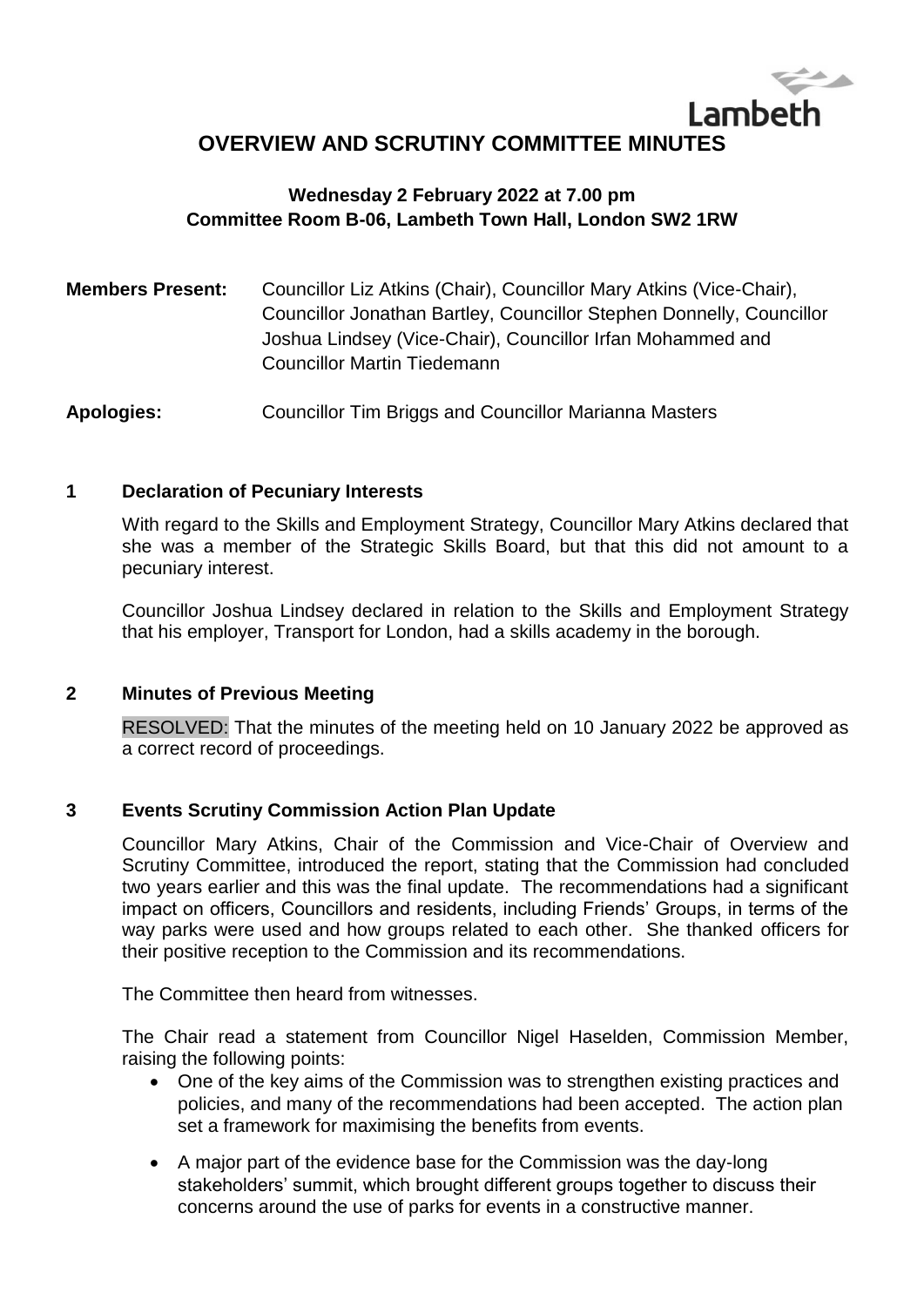• Parks for London had recently judged Lambeth to have the best green spaces of all 32 London boroughs, and this was a credit to the work of the Commission and officers.

Councillor Linda Bray then addressed the Committee, stating the following:

- Many residents near Clapham Common had concerns about the damage to the Common caused by events and the potential enclosure of the events site for weeks at a time.
- She questioned how much local businesses benefited from events.
- There were concerns that the use of Clapham Common for events could be contrary to legislation.

Officers then provided the following information in response to questions from Members:

- The action plan formed the framework for events in parks and would be used as events returned to normal in 2022. Some recommendations, such as those around disability access, applied to parks generally and were not specific to events.
- There was an ongoing process regarding the need for Secretary of State approval for Temporary Event structures on Clapham and Streatham Commons. Officers had a good relationship with the Planning Inspectorate, with a planning consultant on board to support the 2022 application. The Planning inspectorate had indicated that if consent was granted for 2022, it could be possible to submit multiple-year applications for 2023 onwards.
- While park usage remained high in 2021, it had decreased from the significantly higher levels seen during the lockdowns of 2020, and there was no evidence of a long-term change in the way residents used parks.
- 2022 would be the first year of using the framework and audit process, and officers would work with event organisers on-site to monitor adherence to the framework. Outcomes would be monitored after events, and if there were failings, officers would explore the most effective ways of ensuring targets would be met in future years.
- The safety of park users was not part of the Commission's focus, but was included in the Events Strategy. As part of a wider area of work on safer spaces, officers had undertaken a review of safety of public places, including parks. Funding for lighting and CCTV on Clapham Common and Rush Common had been secured as a result of this review.
- The Events team had worked with Licensing to ensure a condition was now required for ingress and egress plans, and for security staff to be trained on the safety of women and young people. Stewards were required for large events.
- There had been limited opportunities for job opportunities linked to events in 2020 and 2021, but efforts were in place to improve this in 2022 and beyond. There was a programme for young people in the local area to gain work experience at events held in Brockwell Park, with Lambeth Made and Elevate finding suitable candidates. There was a focus on jobs associated with events more widely, not just on-site, such as with promoters and organisers. This programme would be a pilot in 2022, with the aim of increasing the offer in future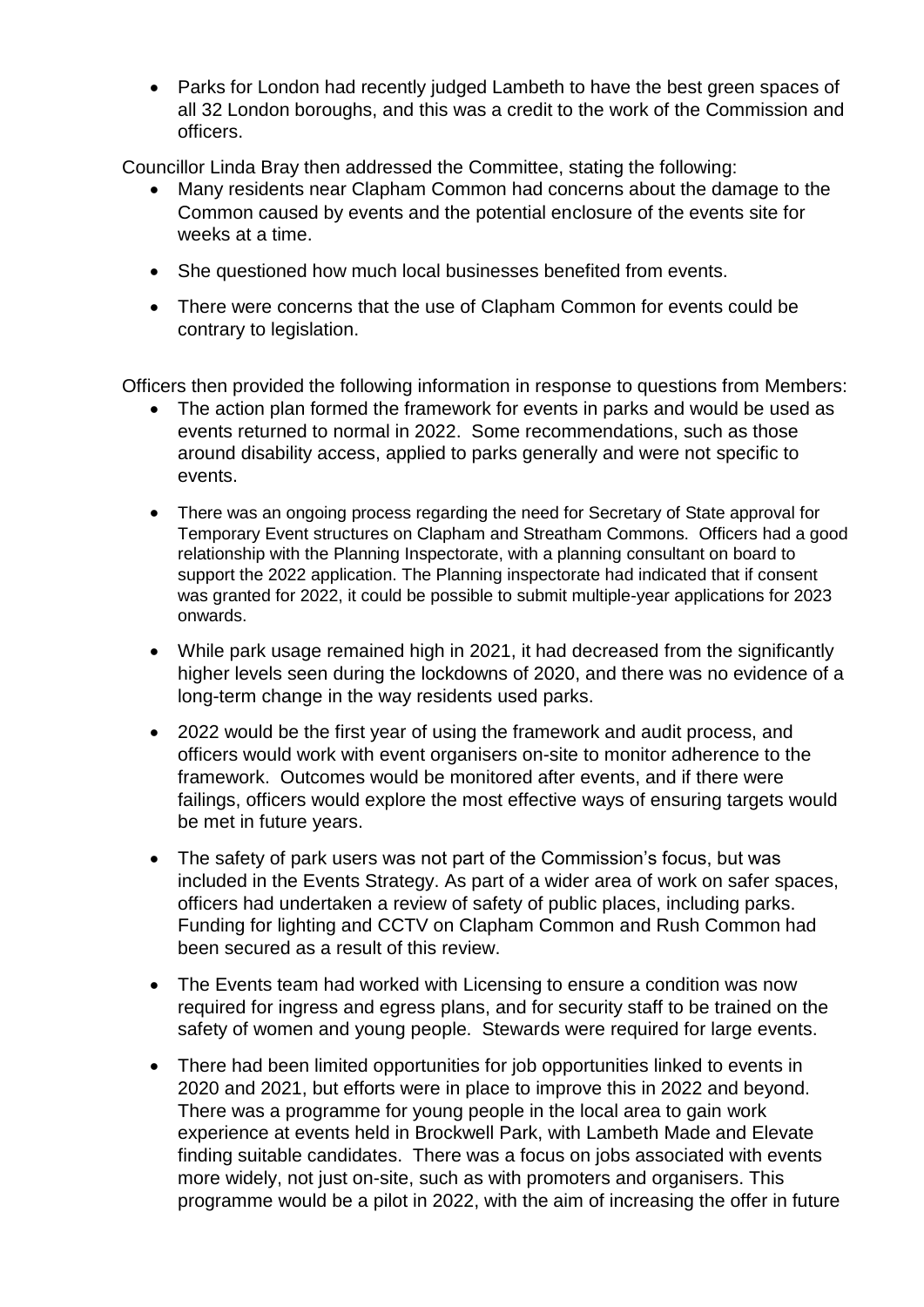years.

Members of the Committee thanked officers and Commission Members for their efforts, both during the Commission and in building on the recommendations.

#### RESOLVED:

- 1. That the Committee welcomes the response to the Commission report and the action plan.
- 2. That job opportunities relating to events be maximised, particularly in disadvantaged areas such as Tulse Hill.
- 3. That the impact of the Covid-19 pandemic on events continue to be reviewed, and that the appropriateness of the framework be considered.
- 4. That the Committee requests that the Council prioritise personal safety in parks, both during events and normal use, in light of the murder of Sarah Everard and continuing youth violence.
- 5. That the Council listens and engages with key stakeholders to minimise and mitigate against potential negative impacts from events.

### **4 Work Programme**

Members suggested the following areas for potential future scrutiny:

- A holistic item on the Council's work in addressing the cost of living crisis, particularly for the borough's most vulnerable residents, including fuel poverty, fare rises, National Insurance increases and evictions. This should also include the work between the Council and other bodies such as credit unions, private sector landlords, central government (particularly the DWP).
- A review/update of the waste and leisure contracts after they had been in place for one year.
- Registrars, following reports of people being unable to book ceremonies.

Members requested data on evictions in order to assess the effectiveness of the Council's policies and strategies.

RESOLVED: That, subject to the comments above, the work programme and action log (Appendix 1) be noted.

### **5 Skills and Employment Strategy - One Year On**

The Chair expressed concern at the absence of Cllr Jacqui Dyer, the Cabinet member responsible for employment and skills, and in her absence that neither of the co-Directors for Sustainable Growth & Opportunity were present

Alison May, Assistant Director, Skills and Employment, introduced the report, stating that:

 The Strategy was published in November 2020, formed part of the Economic Resilience Strategy, and aimed to address both the impact of Covid-19 and the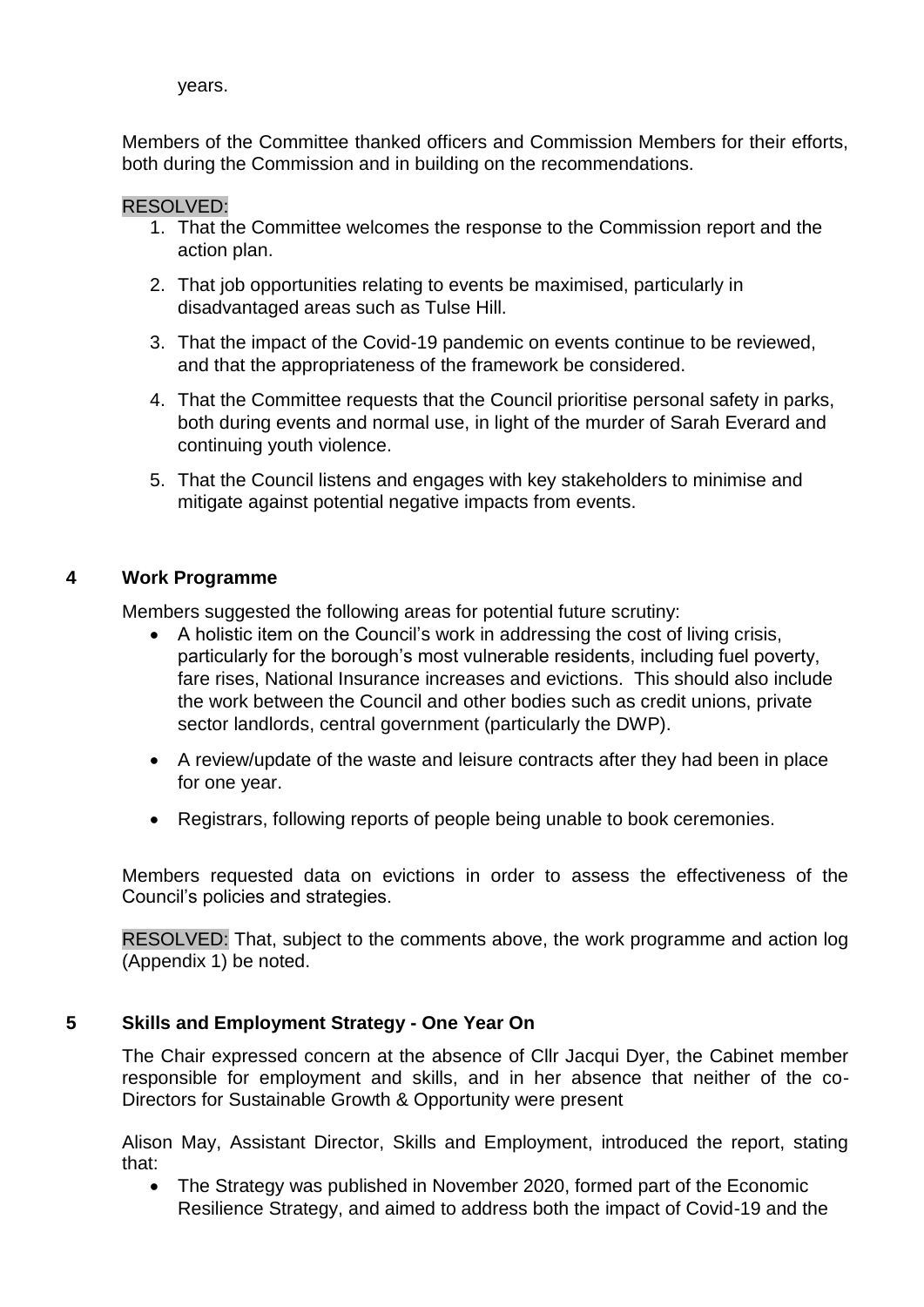long-term economic challenges facing the borough.

- There were multiple sources of funding for Skills and Employment, with significant amounts of Neighbourhood Community Infrastructure Levy (NCIL) being used this year.
- The long-term challenges of the Strategy included maximising opportunities and addressing inequalities in the labour market.

The Committee then heard from witnesses.

Grace English, co-CEO, High Trees, addressed the Committee, raising the following points:

- High Trees was a Community Development Trust based in Tulse Hill which provided a range of integrated services across welfare, children and young people, and employment and training. It had a contract with the Council worth approximately £300,000 per year to provide employment and skills support for 500 learners.
- A range of accredited and non-accredited courses were provided, including ESOL, basic IT courses and courses to support people into work.
- These courses formed a key part of engagement with residents, as people often attended a course and then accessed further support from High Trees. It would be significantly more difficult to provide such a wide range of support without the adult education offer.
- High Trees worked with other services across the community to ensure residents could access the most appropriate support.

Giovanni Dyke, who had participated in an employment programme run by Lambeth Made, then addressed the Committee, stating that:

- He had attended a summer course on e-commerce, where he created a website to sell clothes and accessories. It had taught him how to establish and run a business, which had helped him to get a job as a content creator.
- During the programme he found a part-time job, and Lambeth Made had been flexible to ensure he could fit his studies around work.
- Giovanni had found out about the programme through the Lambeth Made Instagram account.
- After the course finished, Lambeth Made continued to support him, such as by having a post-programme interview. He would recommend the programme as it had helped him progress in his desired career.

Officers and witnesses then provided the following information in response to questions from Members:

 Training providers were assessed and evaluated at least three times per year. KPIs, and data such as attendance and learner outcomes were used to ensure value for money was achieved. As well as a self-assessment from the provider, learners were also asked for feedback. The quality of teaching and learning was assessed both formally and informally, and CPD was provided for tutors and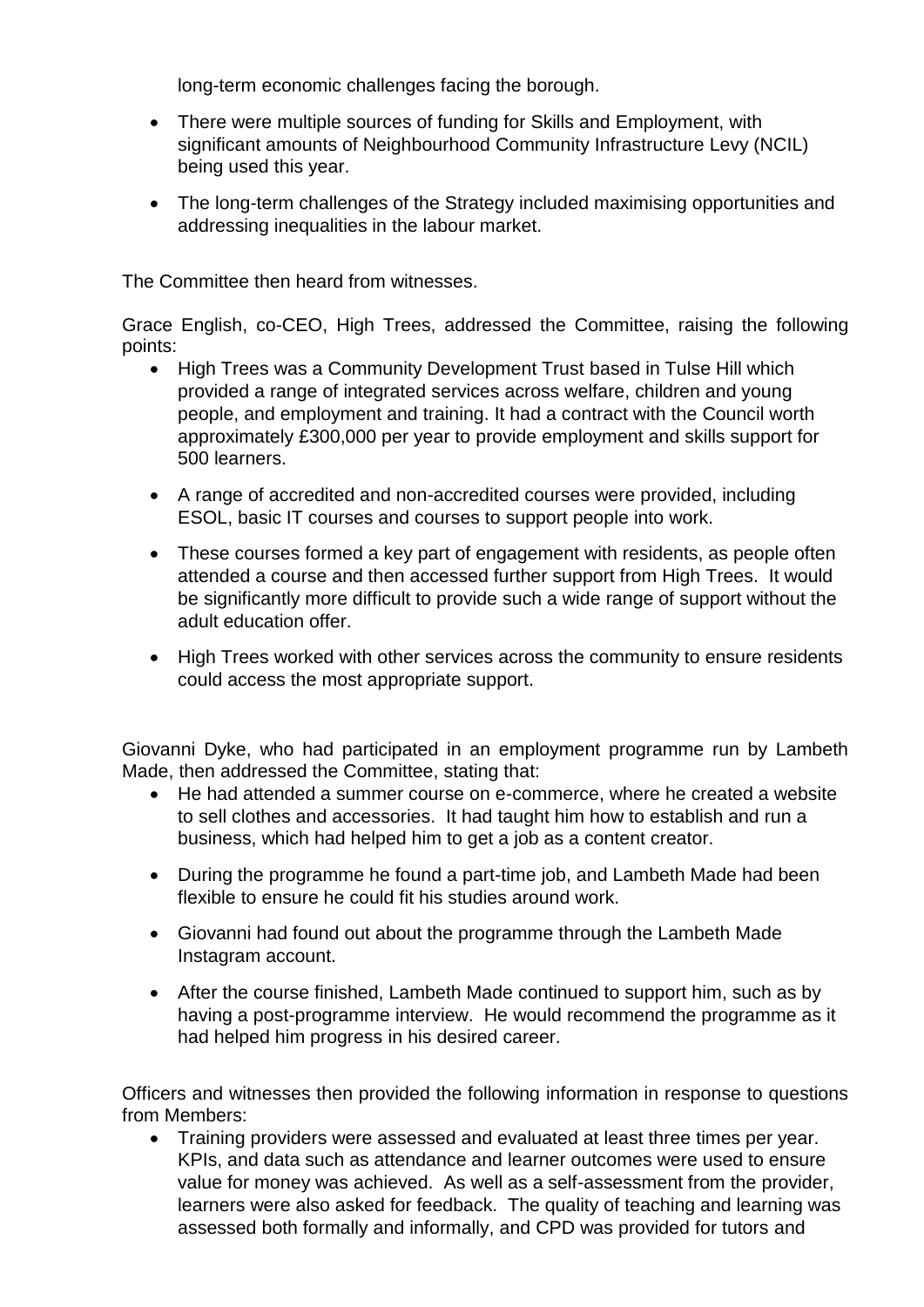support staff.

- The main benchmark for skills and employment programmes was the number of learners entering work, although different courses had different target cohorts, and therefore different expectations of outcomes. Many people who were furthest from employment would need more support or multiple courses before being ready to start work.
- There had been cases where funding to providers had been stopped as a result of performance reviews.
- At its most recent self-assessment, the Adult Education team had judged its performance to be 'good' rather than 'outstanding' due to pockets of weaker performance such as in-work training. This was mostly due to Covid-19 and a plan was in place to address this.
- Steps 2 Success, a programme exclusively for care leavers, was one of the bestperforming programmes. Participants had to be ready to enter long-term employment, and received one-to-one support from an employment consultant that continued for six months after the end of the programme. The programme had strong links particularly with the Civil Service, with 11 participants having received job offers within the last year.
- A major reason for the worse performance in apprenticeships was the reluctance for businesses, particularly small businesses, to take on the risk of an apprenticeship at a time of significant uncertainty. Apprenticeship levy funding was being transferred to participating businesses to make apprenticeships more appealing.
- Recent migrants often first accessed ESOL courses, and would then find out about other services, such as around employment and welfare advice. Providers such as High Trees would signpost residents to other services when appropriate and had good relationships with organisations across the borough.
- The entire Employment and Skills Programme was currently being evaluated, and officers would provide the specifications of the review to Committee Members.
- The data on the employment rate of Black residents was concerning. Analysis was needed on the current programme offer and outcomes, as well as information on the sectors that employed the largest numbers of Black residents. This would be monitored by the Skills and Employment Board.
- Youth Hubs were funded by the Department for Work and Pensions (DWP), with stipulations on their operation, so the majority of referrals came from Job Centres, rather than the Council.
- The programme with Business Improvement Districts (BIDs) had been unsuccessful, and officers had worked to assess why. The programme had started in February 2020, had to be paused due to lockdown and even after resuming was affected by the uncertainty and subsequent lockdowns. The programme was currently closed, but would be remodelled with a view to relaunch in the future.
- Some industries, such as hospitality, had issues of people having unrealistic views of the types of jobs available and a perception that it was not an area with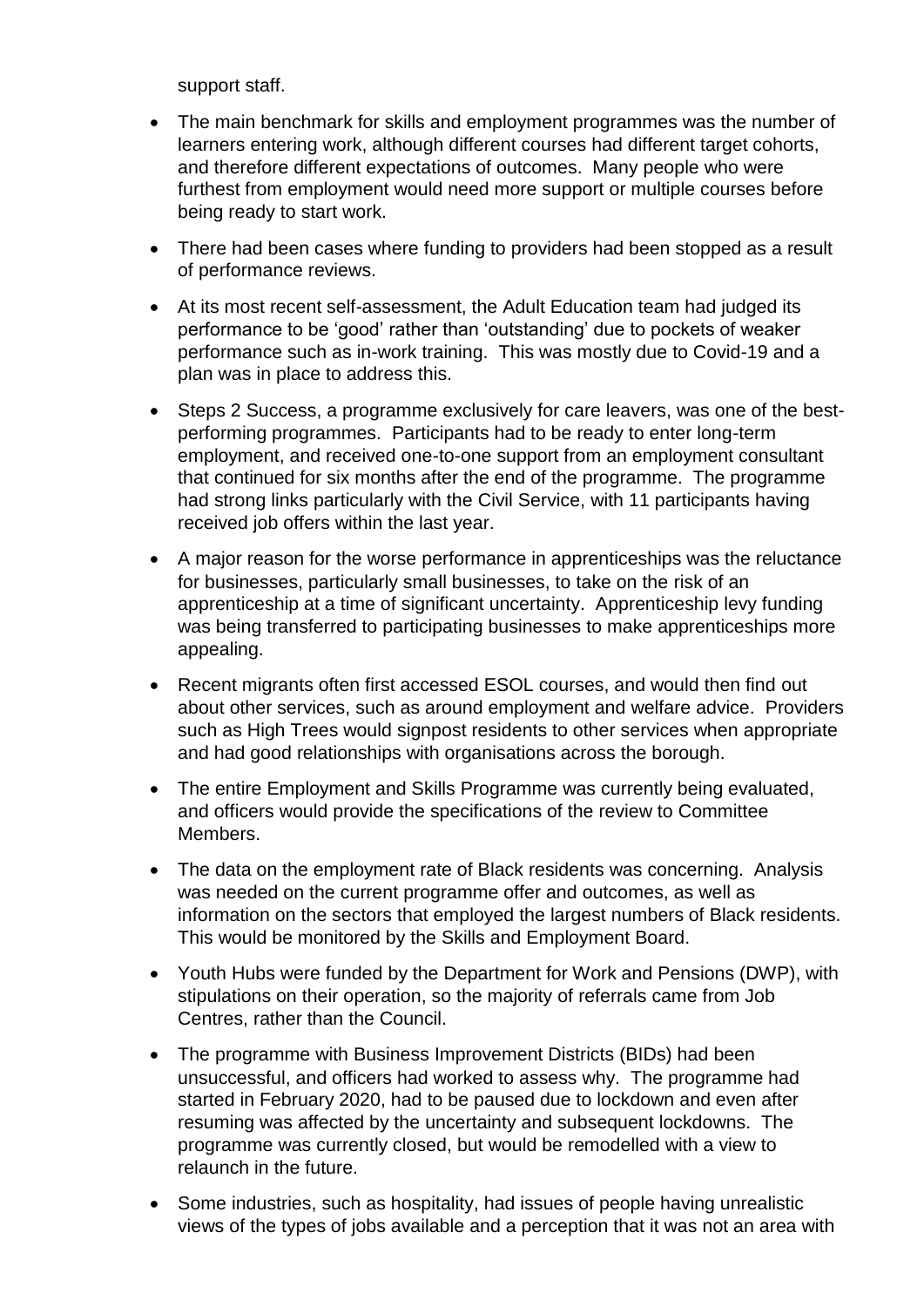long-term employment options.

- Officers worked with children's centres to ensure learners had access to a creche in order to enable parents to participate in programmes. The Connecting Communities programme had a budget to provide childcare for lone parents.
- All programmes had outcomes-based KPIs, including the percentage of participants entering employment. Different programmes would have different targets; the rapid response programme for people who lost their job during the pandemic would expect higher numbers of people finding jobs than an ESOL course. Officers could provide data on the percentage of participants entering employment by individual programme to the Committee.
- There was a need to strengthen links between the Employment and Skills team and schools, both mainstream and special schools. A new Careers Strategy was in development which would cover primary school through to adulthood and would complement the Skills and Employment Strategy.
- Community engagement and communications were a key focus, particularly in relation to engaging with young people. Officers used social media to publicise new programmes, as well as attending Youth Hubs, schools, and working with the Youth Offending Service.

#### RESOLVED:

- 1. That the Committee be provided with the full evaluation of the Skills and Employment Programme.
- 2. That the findings of the review of the South London BID Recruitment Service be shared with the Committee and be used to inform future, more strategic programmes.
- 3. That vulnerable groups, particularly Black, Asian and Multi-Ethnic people, at risk of falling out of employment be identified with a view of helping them return to work, including the aftercare provided after the end of programmes.
- 4. That programmes be designed with flexibility, particularly for parents and carers, such as the use of flexible hours, subsidised childcare and the consideration of a four-day week pilot.
- 5. That the work between schools and Employment and Skills continue, and that the Careers Strategy be shared with the Committee.
- 6. That social media messaging and promotion of programmes, particularly those aimed at young people, be continued and improved.
- 7. That the role of Youth Hubs be reviewed for their effectiveness in helping young people into work.
- 8. That the value for money of grants to external organisations be properly assessed, with clear benchmarks for each programme.
- 9. That care leavers continue to be prioritised in being prepared for work, considering the additional challenges faced.
- 10.That as far as possible, migrants be identified to ensure they can be wellinformed of their rights and the support available in a systematic manner.